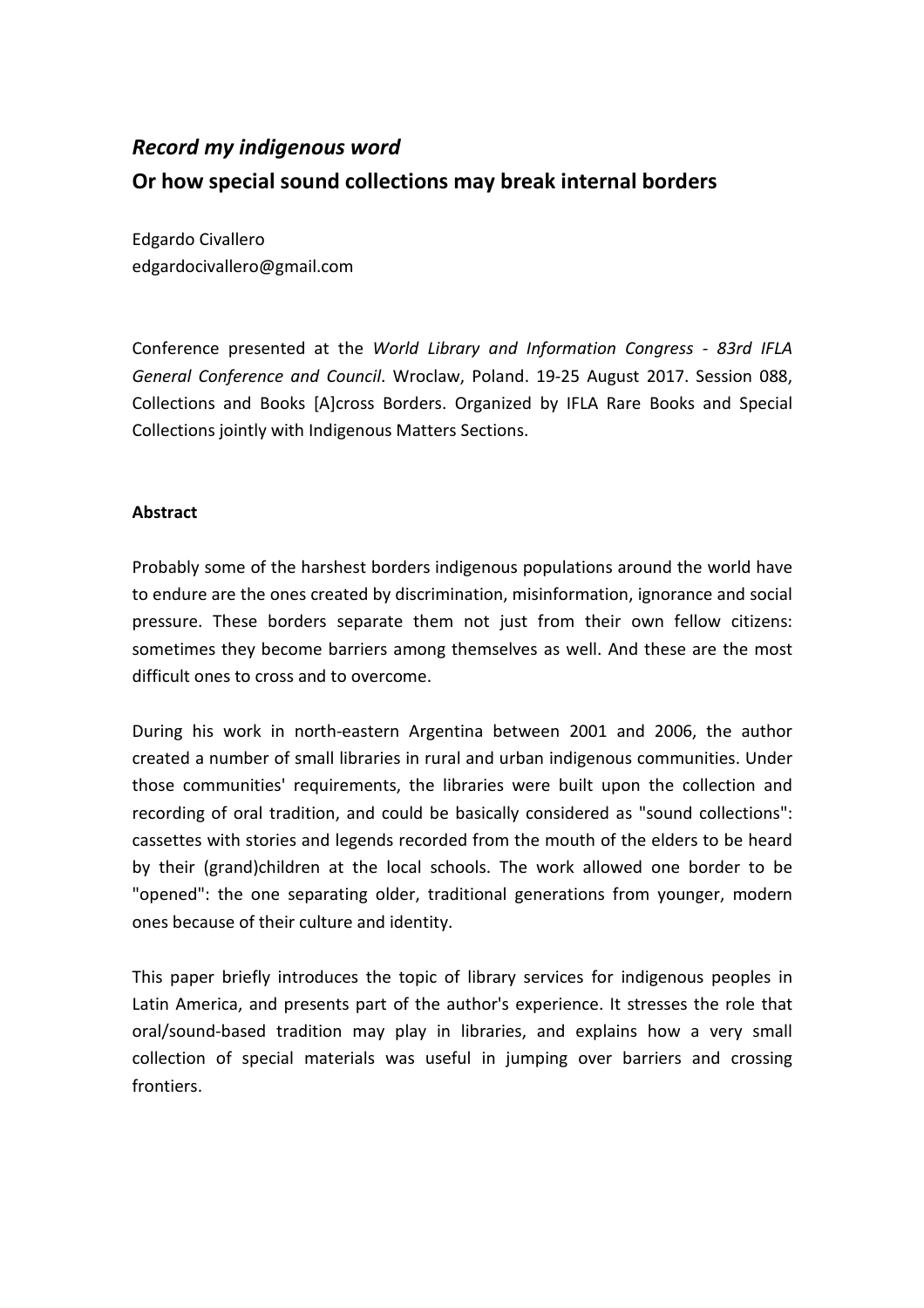#### **Introduction**

Latin America is marked by the footprints of its past and present indigenous peoples: societies that have inhabited those lands for centuries, developing rich cultural traditions and creating a complex, diverse and plural human landscape.

Speaking about native groups in Latin America usually implies memories of a painful (and usually shameful) past: stories of conquest, slaughter, slavery and oppression. However, aboriginal peoples are not just a vague memory of a by-gone time, a museum exhibition, or a page in a history book. Many of them survived the encounter with the colonial powers during the 16th century and the policies of their heirs, the independent States, from 1810 onwards. They tried to learn how to cope with (or how to endure) new socio-political circumstances, territorial organization, economic plans, and labor and cultural schemes, as well as all the stereotypes and labels used against them. And they tried to do that losing as little of their identities as possible  $-$  which sometimes proved to be just an impossible task.

These surviving, struggling peoples live today in most countries of the continent. Their cultures are weakened, or have vanished within the hegemonic mainstream, and they are considered "minorities" — although in many cases they are demographic majorities. They are ignored, treated as if they were invisible or, in the worst cases, disposable; they have to suffer and face a huge number of issues, from health problems to the systematic violation of all their rights. Barriers, gaps and invisible (but not less real) borders are created between them and the rest of their fellow citizens, founded on discrimination, ignorance and misunderstanding.

And yet, despite the challenges and problems, most of them keep on feeding and watering the few roots they have been left, and they try to take their place in a world that often considers them to be relics from a past already disappeared.

Advocating for plurality, diversity, multilingualism and transculturality as values inherent to a healthy, balanced, and fair human world, necessarily means supporting these societies — as well as any other under-represented group. A support stripped of paternalistic approaches, impositions and charity-like assistance.

In order to provide such support, to help Latin American indigenous peoples deal with their problems, it is necessary to go beyond the (inter)national statistics and official statements, which may be well-meaning but hardly turn into practical, meaningful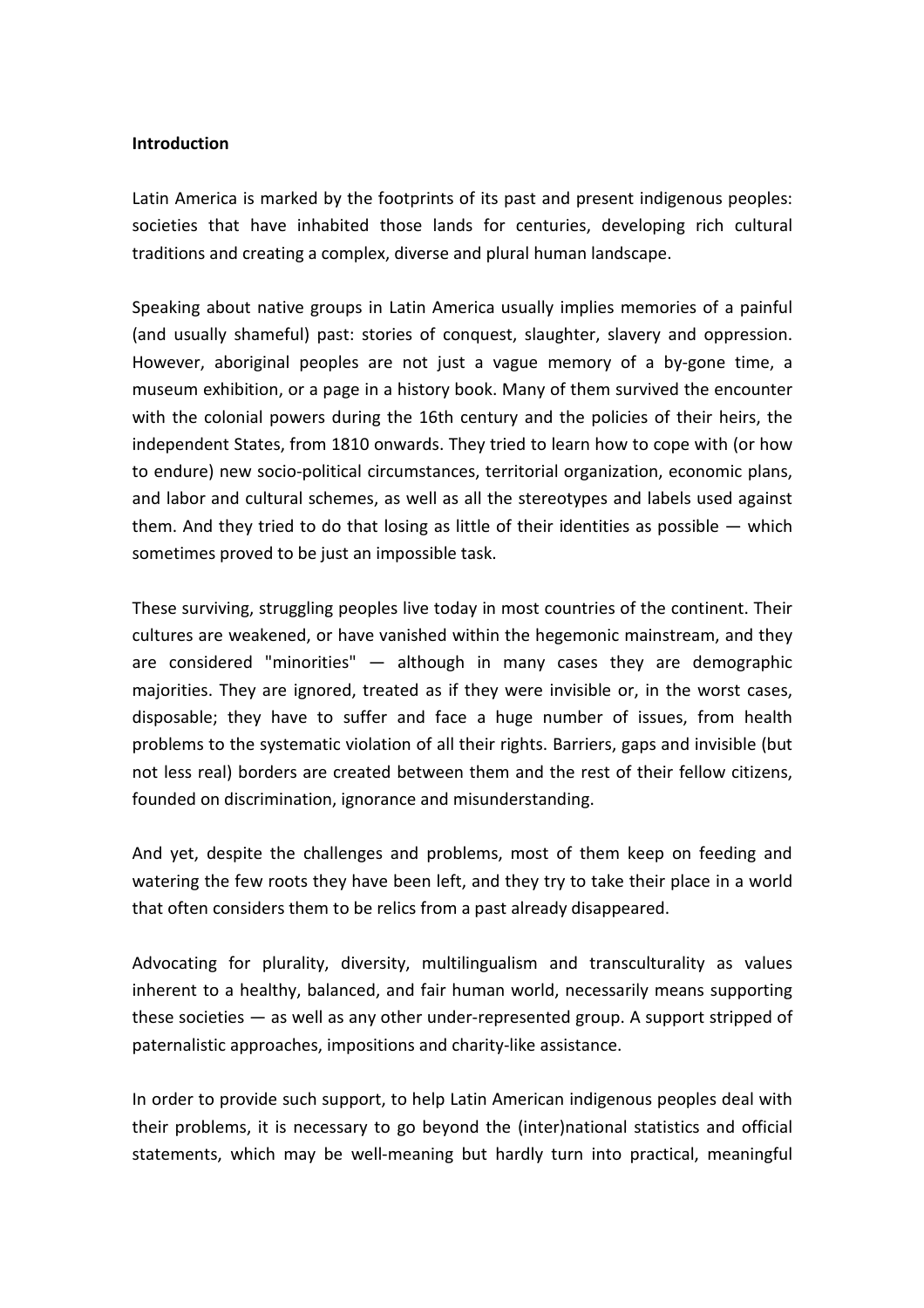actions. It is essential to listen to the voices of native societies themselves: they usually know which their problems and needs are, and what they want for their future far better than anybody else — and they definitely know what they do not need, or want.

The work with indigenous peoples should be based on an open-minded, continuous, fluent dialogue as well as in a close collaboration, in order to achieve a set of sustainable, reachable goals.

This also applies to the work of librarians.

## **Libraries in indigenous communities**

There have been very few libraries or library services for indigenous peoples in the continent throughout all its history. There should be more of such services, though. Especially when considering the important, game-changing role libraries might play regarding the many serious issues native populations have to deal with on a daily basis.

Libraries (in the broader sense of the term) are institutions capable to deal both with the newest strategic information and the oldest memories: their function is collecting, organizing and spreading knowledge within a particular community, according to its features, possibilities and needs. Their structures can be flexibly adapted or even transformed to answer to the most diverse situations, or to fit in different environments. They handle tools and methods that allow the storage and management of data in many different forms — and the new technologies, when used properly and wisely, may improve and even multiply their possibilities. In short: libraries are powerful actors that may (and should) play a decisive part in the sociocultural revitalization of indigenous peoples.

They may contribute their efforts to the recovery of local histories, genealogies and toponymy; they may support oral tradition and endangered languages; they may promote literacy and bilingual/intercultural education; they may supply information on health, labor, sustainable development, etc. Moreover, libraries may connect the indigenous cultural world with the (inter)national socio-cultural sphere, and vice versa.

From a narrow LIS (Library and Information Sciences) perspective, an indigenous community may be seen as an ensemble of users. But… who are those users? How do they live? What are they looking for? What do they miss? How should libraries support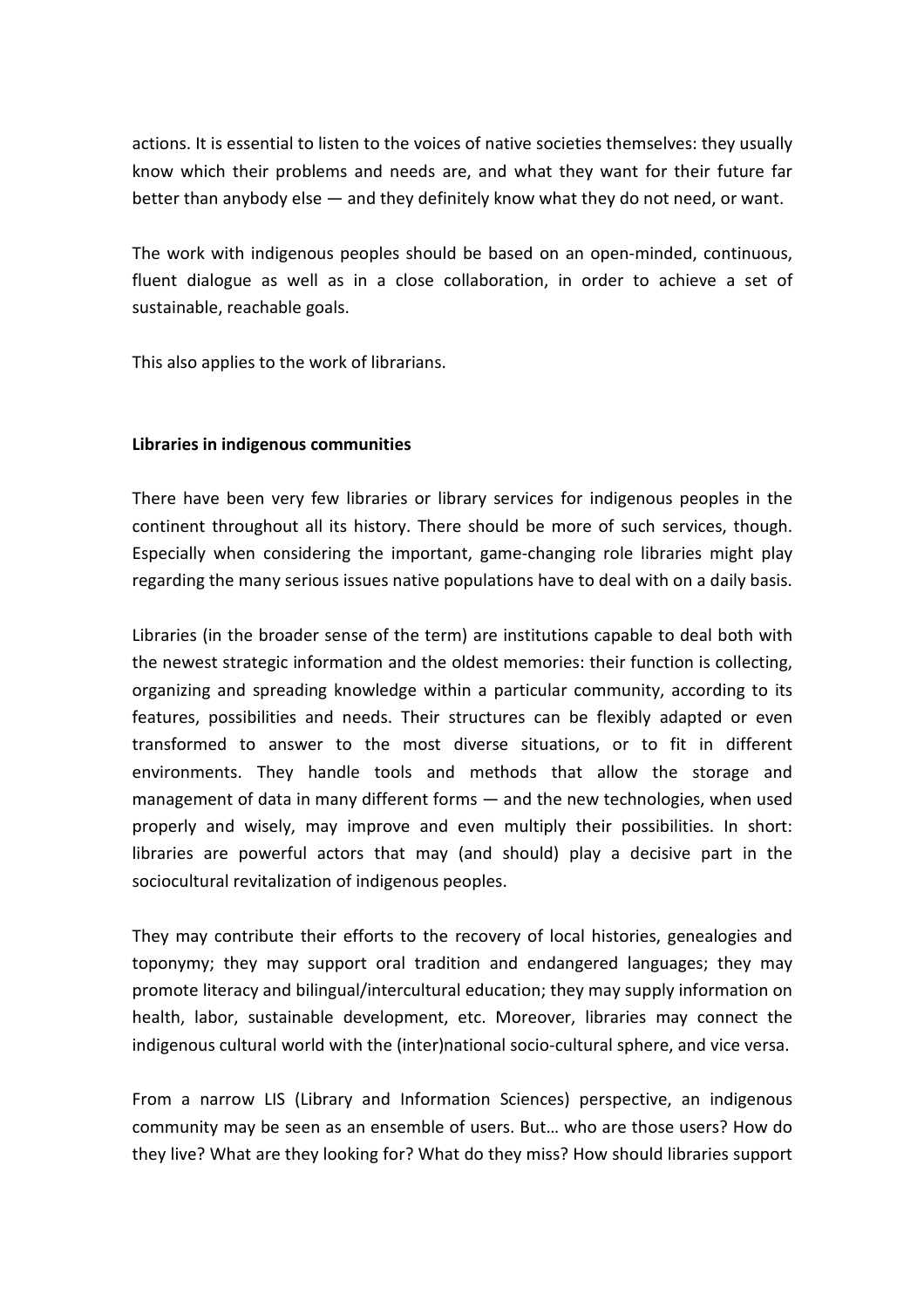them? How can libraries help them to achieve their goals? Most libraries do not have answers to these questions (some of them never bothered to ask this kind of questions in the first place); after many years of experiences and research, a few ones have been able to find some basic responses, which have allowed them to design and implement library services that try to meet the requirements and fulfill the needs of their users. Among those ideas, one needs to be highlighted: it is not about cosmetically "adapting" the standard "Western/Euro-American" library model to "special circumstances" (or, more realistically, to force the community to accept that model), but about envisioning a plural, multicultural, interdisciplinary model, likely to be continuously adapted to the (expected) evolution of any human society.

Since the early 90s, a reduced number of library services for indigenous societies have been put into practice in Latin America. They were small-scale, local experiences carried out by individuals or small research groups, sometimes backed by universities, government institutions or independent NGOs. Although they were irregularly developed and most of them did not last but a couple of years, they brought to light the possibilities of this kind of services in the regional arena — and allowed to realize the many things that are still left to do, and the many others that librarians do not know yet.

Among those experiences there was a project put in place by the author of this paper in a small number of native communities in north-eastern Argentina. It was named "Indigenous libraries".

#### **The "Indigenous libraries" project**

This project was developed between 2001 and 2006 in north-eastern Argentina (provinces of Chaco and Formosa), in the region known as "Chaco", in rural and periurban communities belonging to the Qom, Pit'laqá, Moqoit and Wichi peoples.

Like most societies native to Latin America, those from Chaco never developed their own writing systems; therefore, all their knowledge has been (and continues to be, to this day) transmitted by means of the spoken word. They live in (or are surrounded by) a western-style, Spanish-speaking society, and suffer acculturation and strong sociocultural pressures. Those processes have ravaging effects, especially on indigenous languages and, hence, on the transmission of traditional knowledge.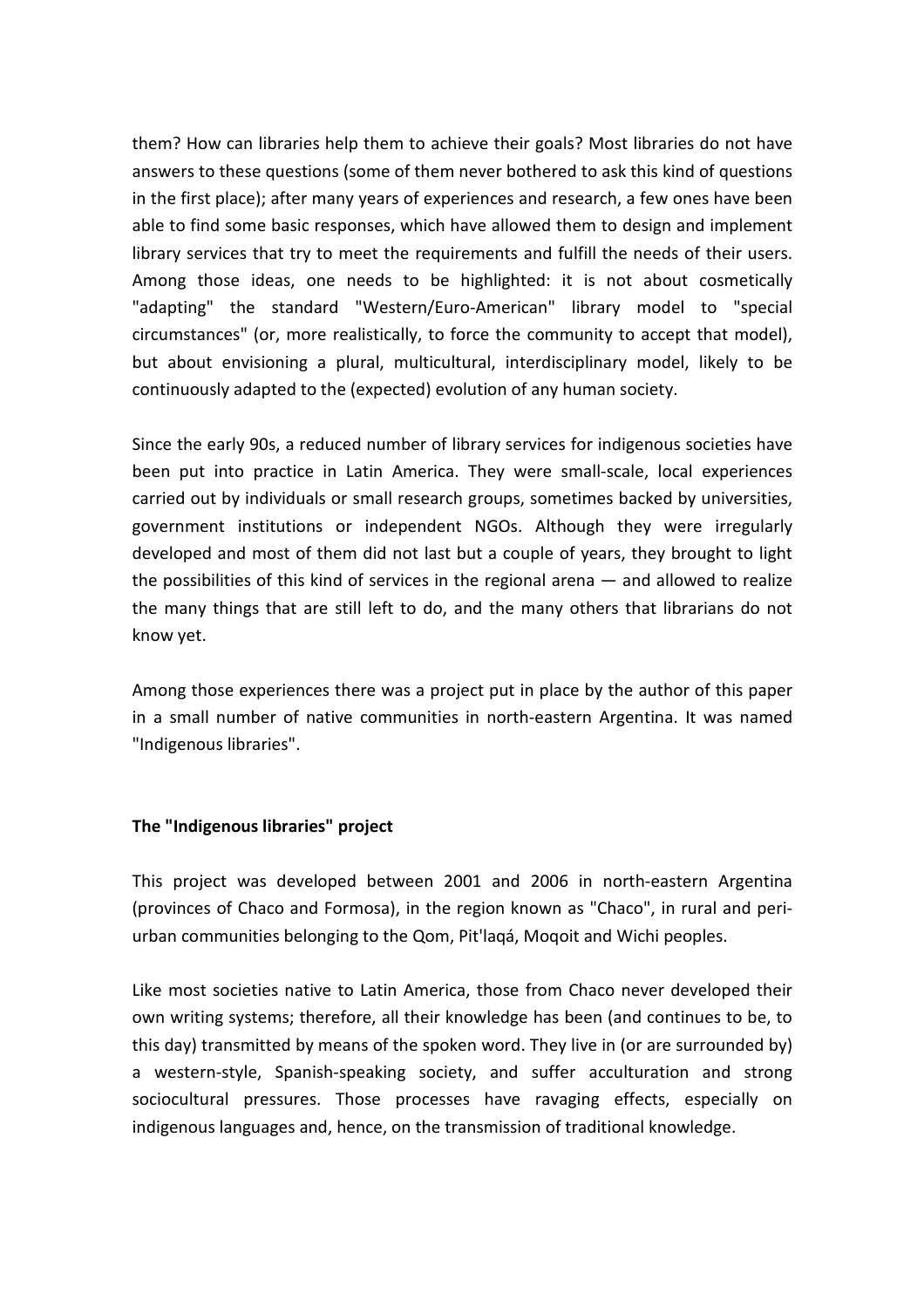In addition, these populations have suffered negative sociocultural impacts both from Argentinean authorities and from society in general, at all levels.

The project was aimed at providing them with a basic library service, focused mainly on recovering their languages and supporting their oral traditions, but keeping also in mind a number of other problems (health, human rights, labor, resources) that could be ameliorated and even have some sort of solution if access to basic information was granted — something that local libraries, schools and government agencies had hardly tried or achieved so far.

The project's work started by approaching the targeted communities in order to make a qualitative evaluation of their context, their problems, their resources, their reality, and their information needs. Those first contacts provided an initial picture that, in general terms, was dramatic and unexpected. Putting aside more urgent things (epidemics and hunger, labor exploitation, murders of local leaders, lack of water and sanitation services, traditional lands' illegal appropriation, police raids, evangelical acculturation...), communities pointed to the need for recovering and strengthening their memories, and for revitalizing their traditional expressions and their oral traditions, in order to regain and reinforce their identity as "a people". They also emphatically remarked the necessity of getting younger generations to feel the indigenous culture as their own.

However, this last concern appeared not to be shared by everybody: some indigenous (grand)parents were ashamed of their heritage because of devastating social pressures and had tried to get their (grand)children as far as possible from their native environment, so they would not have to endure the discrimination and racism they had suffered. That said, most indigenous communities (and their ethnic leaders and social organizations) understood that, in order to regain their consciousness of being a people, their needed their "roots" (their elders) as well as their "fruits" (their children).

As a second stage, they stated their willingness to increase the presence of their culture in primary schools (which, in that particular area of north-eastern Argentina, have bilingual/intercultural programs in place) and to have access to relevant information (on health, law, employment, labor, technology).

When it was explained to them that a library could help them achieve those goals recover their culture and their identity, and reconnect with the new generations they looked hesitant and eventually dismissed the idea. Those indigenous communities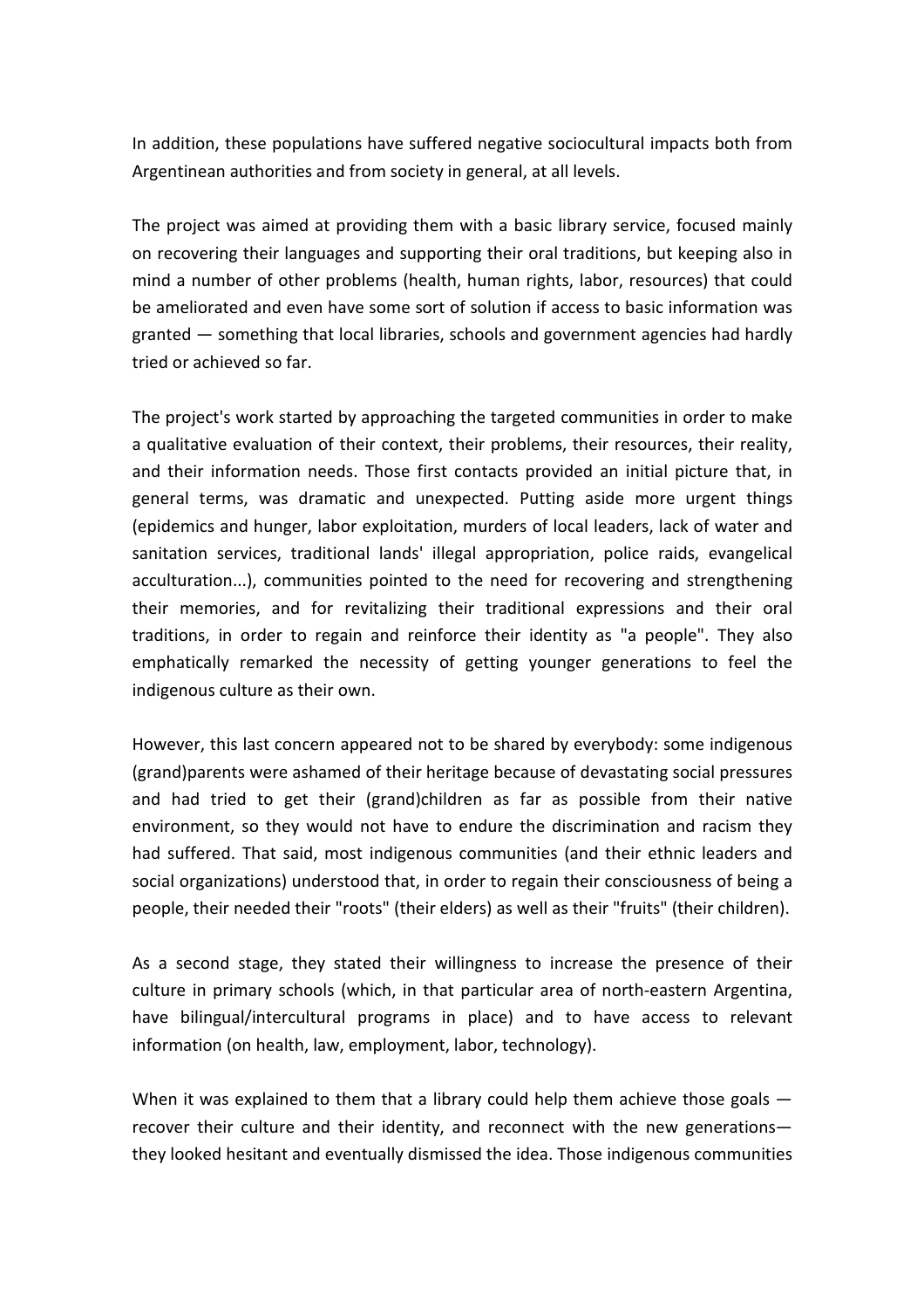did not feel libraries to be well suited for the tasks at hand, since the libraries they knew kept their culture outside their shelves — and them outside their rooms. For those institutions, they were anything but "dirty Indians", and their culture was worthless.

At that point, it was evident that trying to put into practice the standard, traditional library model in those communities would have been absolutely useless. Even if it were possible, there was a remarkable lack of materials written and published in indigenous languages (a situation that has not changed much over the past decade). Anyway, pushing communities that openly expressed their disbelief in libraries to accept a library would have been a waste of effort and time — and would also have been arrogant and disrespectful. So, upon reflection, the author took the concept "library" and reduced it to its very basic lines, stripping it of anything that could result accessory or irrelevant in that context. Stemming from those basic assumptions, and taking into account the users' needs, a "new" idea was produced.

The author designed a model of "local library" initially based just on sounds  $-$  the main traditional way of transmitting knowledge among Chaco's indigenous peoples. These "libraries" would be small, movable, adaptable and based at local schools, a place where the whole community (and especially children) would be able to use them. The sound documents would collect local oral tradition both in native languages and Spanish. Besides being the "main collection" of the "library", those documents could be used as "practice materials" for bilingual/intercultural learning-teaching activities. The project's initial idea of an "indigenous library" was, then, divested of shelves and walls, catalogues and labels; it was completely modified in order to meet the communities' needs — and expectations.

Poetic as it might seem at first glance, the reality was much more prosaic: these "libraries" were just small shoes' cardboard boxes, or nylon bags, with a bunch of cassettes inside, where the author recorded local narratives from the elders of each community: tales, legends, stories, riddles, a couple of songs accompanied by an indigenous rebec called *mwiké*...

However, as incredible as it may seem, the idea worked out pretty well.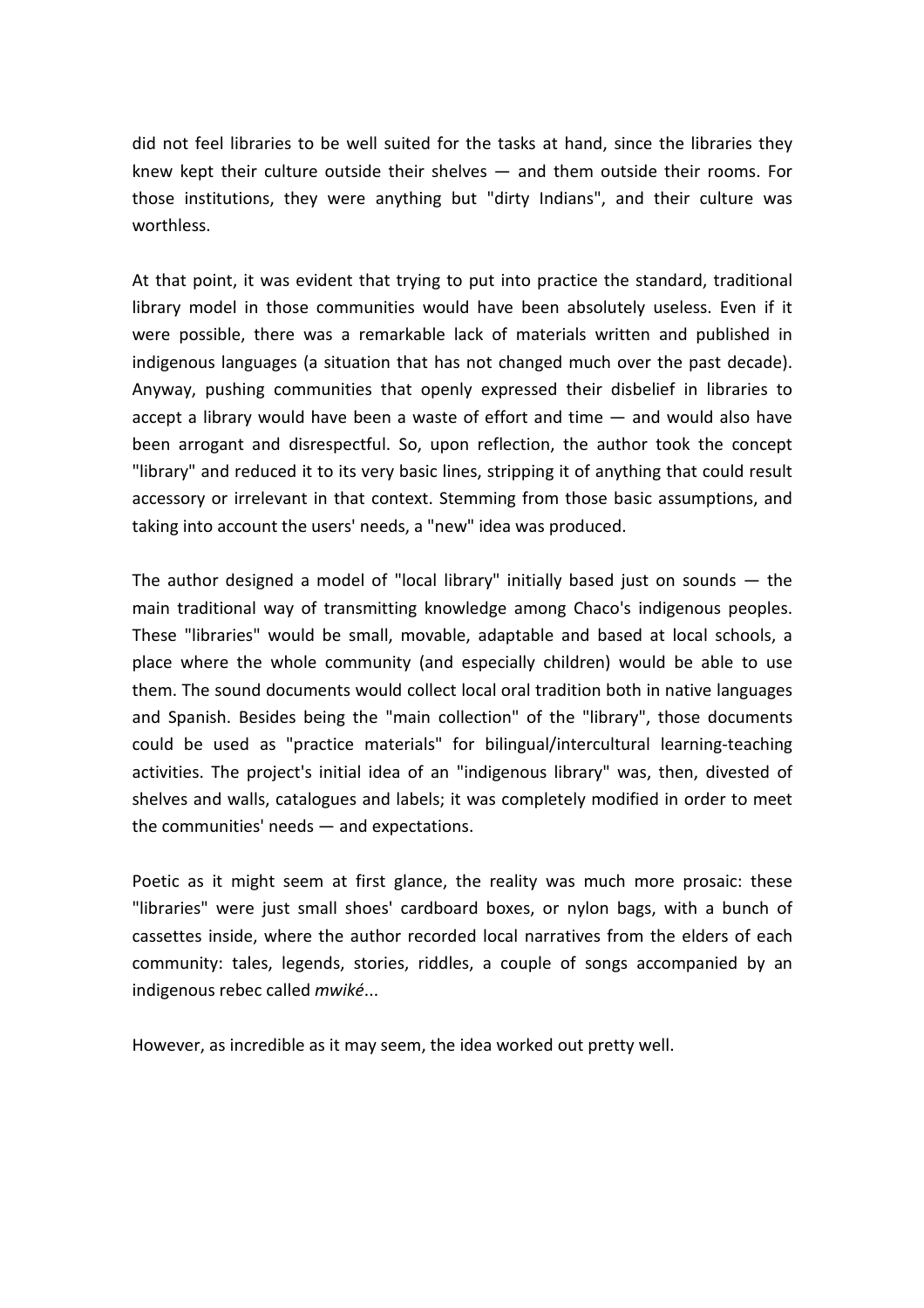#### **Creating a sound collection**

Developing the "special/sound collection" for the "indigenous library" took many hours of recording, which put the author in contact with a true treasure: Chaco's indigenous oral tradition.

The task of collecting the spoken word benefited from the active —and much appreciated— participation of a number of the older members of the different communities. Their voices were recorded in 60' magnetic cassettes, the simplest support that could be acquired, used and reproduced in indigenous communities in those days. Collected materials covered a wide range of topics: from creation myths to legends and popular tales, and also local (micro-)history, medicine, cooking, songs, games, a couple of jokes, etc. Some of the stories retold the semi-mythic origin of the indigenous people, the appearance of their villages, the events in national history in which the narrators or their acquaintances have been involved (including massacres and human rights violations unreported in official sources), and the details of their own genealogies. Those accounts were filled with toponyms that suggested an old (micro-)geography, as well as personal names out of use. Family trees were sketched out, as well as connections between neighboring native groups, migrations, disputes, alliances and settlements.

The recording process allowed some long-forgotten memories to be brought to life again, and the art of telling to be practiced once more. And, for the most part, in the indigenous languages.

Languages —and every piece of knowledge that depend on their use for its survival are one of the most endangered cultural traits of the Latin American indigenous peoples. During the 18th century their use was forbidden in the territories occupied by the Spanish crown; after the Independence Wars in the 19th century, they continued to be ignored, since the newborn States copied the European model of "nation", wiping out linguistic peculiarities and painting a monochromatic picture that disregarded nuances and differences. Because of their great number of speakers, languages as Quechua, Aymara and Guaraní continued to be spoken despite the pressure of European culture; others were not so lucky and lost both speakers and the spaces where oral transmission was put into practice. Lacking writing systems, language loss resulted in the disappearance of entire narratives, cultural heritages and identities — entire spoken libraries and archives.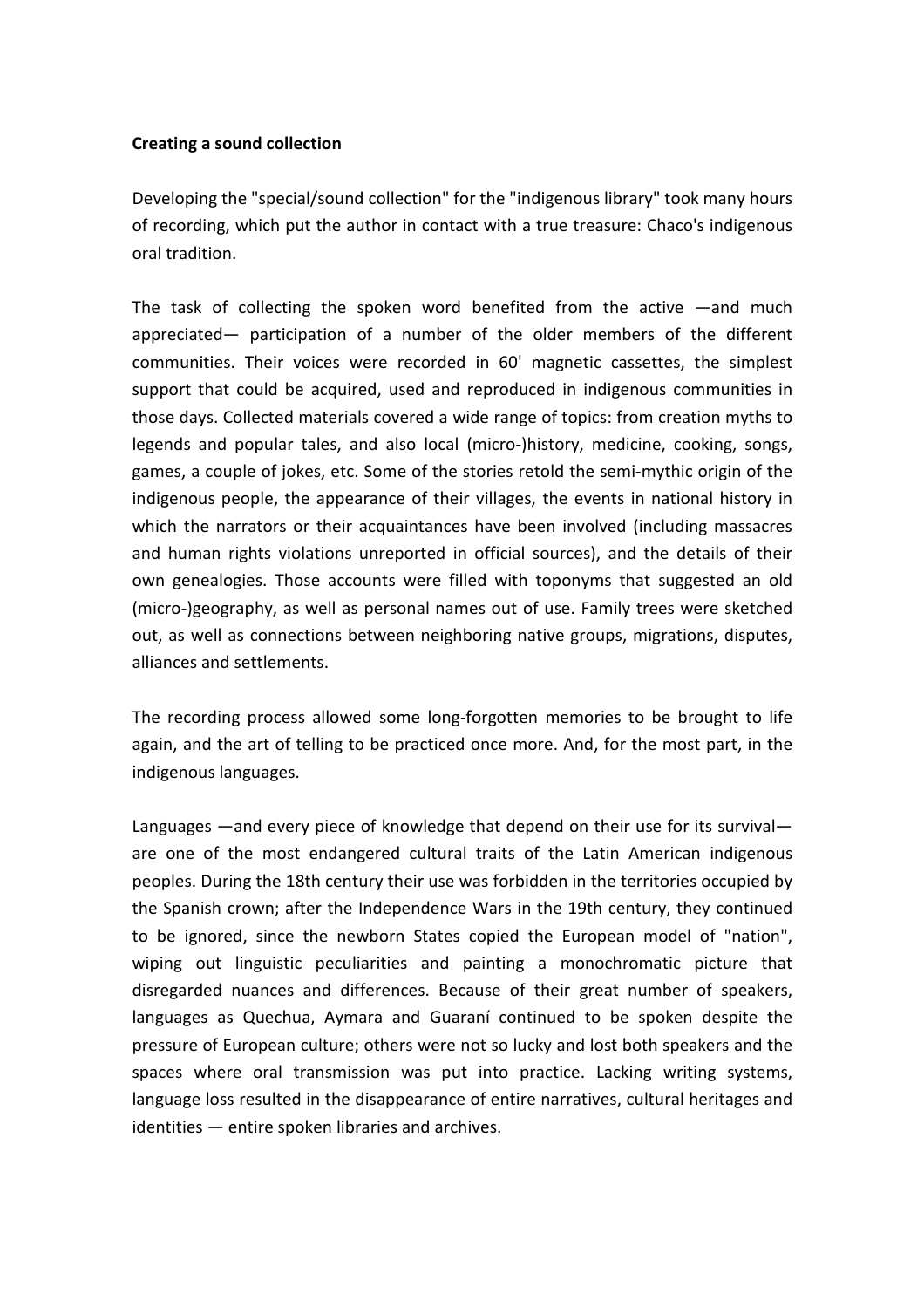When a language vanishes, it will not take long for the culture it codifies to follow suit. Without culture, no identity is possible. And without identity, peoples do not know where they actually come from or which path their steps should follow. In the case of Latin American indigenous peoples, they were forced to acquire the "national" identity of the newly-formed countries — but they were never treated as full, national citizens. Instead they were placed at, and for the most part have remained in, a sort of limbo.

Language loss in Latin America is a process that has hardly been stopped or reversed. Although First Nations are nowadays more conscious of the importance of using their own languages, institutional responses are still scarce, intercultural and bilingual curricula are limited, the editorial production in native languages is poor, and strategic information translated into languages different from Spanish and Portuguese is almost non-existent.

All these facts were kept in mind when designing activities for the "Indigenous libraries" project: besides collecting oral stories in cassettes, "living books" (the same story-tellers that were recorded) were recruited. Both resources were presented at schools, trying to connect children with the narratives of their people, even of their own families. The local teachers suggested that some of the materials (tales and legends) might be reproduced on paper, written down by the children; such texts would later be illustrated and bound between carboard covers, becoming the first "books" of the "libraries", as well as good materials for practicing reading skills.

These activities at schools, where children listened to recordings containing the voices of their elders —or to the elders themselves— showed that a bridge over the generational gap could be built by using these sound materials. That was how an activity named *qadede idá?at* was born.

## **Breaking down inner borders**

Generational gaps are sadly common all around the world, usually cutting off family communication and relationships. However, when this kind of "internal barrier" or "inner border" raises within an indigenous society (the different parties marked by the possession and use, or not, of traditions and language), it can pose a serious threat for the survival of the native culture and identity: the chain of knowledge transmission is broken.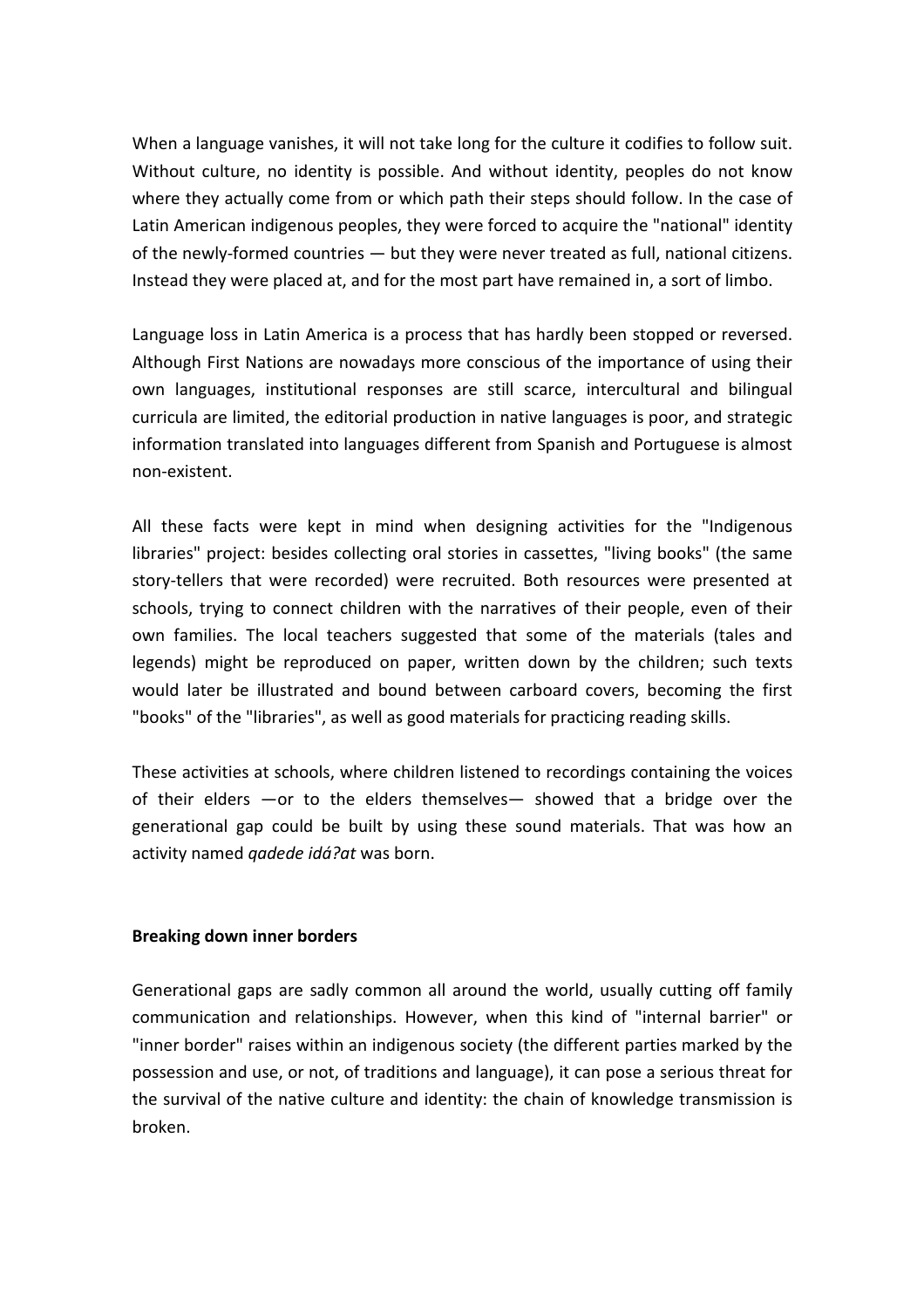Taking into account the positive answer the "sound collection" received at schools, the "Indigenous library" project attempted to go one step further and take reading and writing activities to the children's homes, in order to involve their families even more. This way, the author proposed an activity named *qadede idá?at* — an expression from the Pit'laqá people meaning "the old tradition", which is used to designate a set of traditional sayings encouraging appropriate behavior, or perpetuating basic social rules.

The activity required students to take with them some children's books written in Spanish and to read tales and short stories from them to their elders (translating them into their language, if they were capable of) and, in turn, asked them to write down in Spanish and/or the indigenous languages— a traditional tale, a story, a tradition, a little something of the many things still told at home.

Thus, through the children, entire families got involved in the activity, which led to a strengthening of the generational bonds and the overcoming of internal barriers and gaps. By sharing oral tradition, (grand)parents got closer to their (grand)children, and they expressed themselves in their own language, too often neglected or denied. Some adults were initially reluctant to transmit their traditional knowledge (or whatever they had left of it), and children were nervous due to their imperfect reading skills, but in the end they discovered together a number of books and many traditional stories.

The activity made a very positive contribution, and several lessons were learnt from it.

1. Knowledge can be transmitted by several means and none of them should be underestimated by libraries. Libraries should push their book/written-based structures into the background and understand that they are "memory managers" first, and that memories can be retained and handled in different ways. Orality and other soundbased channels, for example, continue being the main way to preserve knowledge and vocalize thoughts for a great number of cultures all around the world. To provide those cultures a relevant service, libraries should begin by understanding and adapting themselves to their communities' social and cultural realities and needs, whenever possible.

2. When designing library activities that include families or other community actors, librarians should endeavor to get to know them, and be aware of their problems, needs, strengths and weaknesses. Ignoring these elements is a recipe for failure — and would represent a major missed opportunity.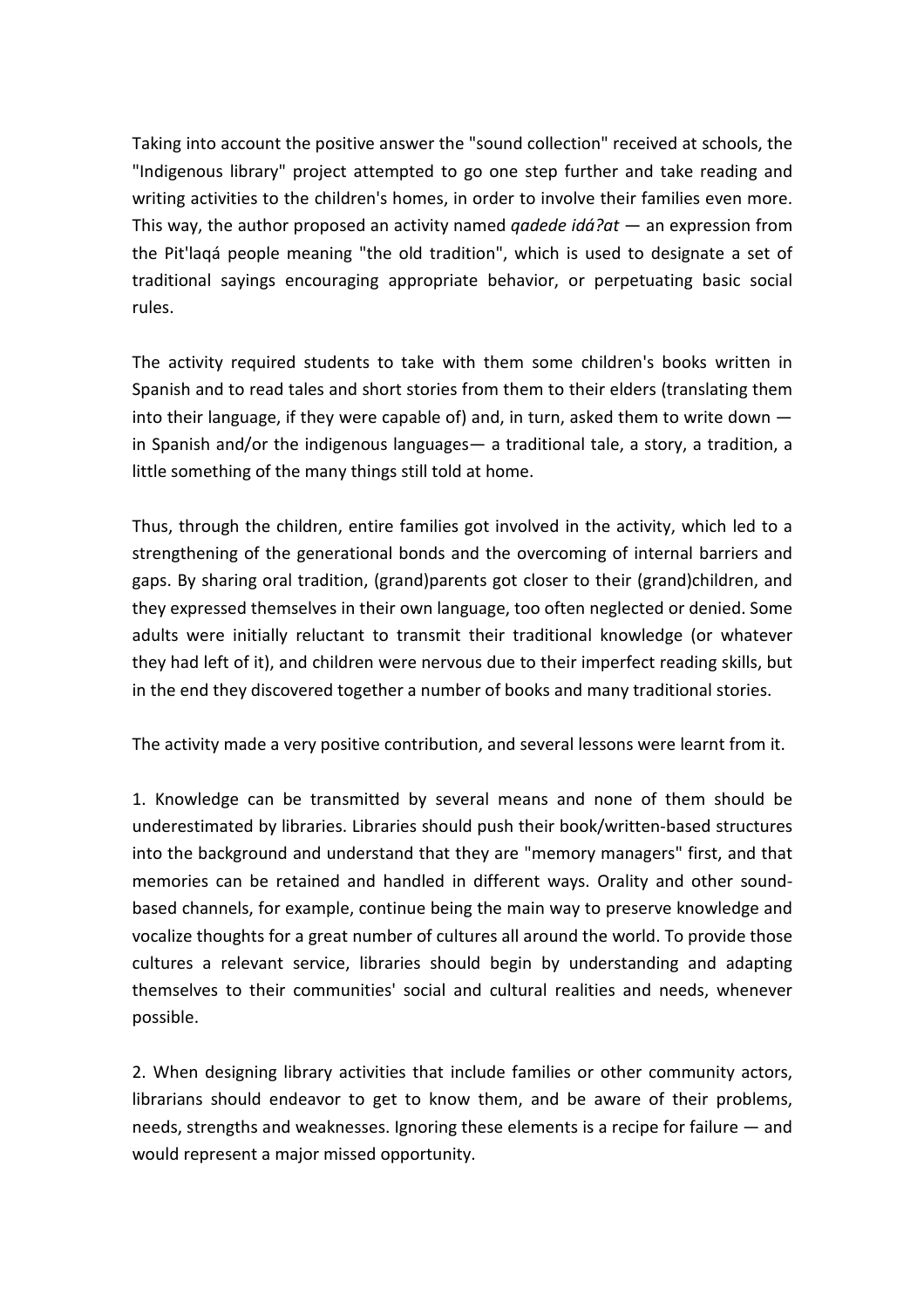3. Books (when available), recordings and traditions related to local reality are usually the best choices when starting library activities in indigenous (and, in general, in rural) communities: the link between the reader/listener and the knowledge becomes clear, and it is easier to establish relationships.

4. In traditional environments (rural, indigenous ones, but not only), children are the best allies of libraries. They are usually the best way to access/contact families: they will take home both all their questions and all their answers and discoveries. Children may also be the best way to engage and involve (grand)parents in library activities, although sometimes the other way around works as well.

5. Library activities related to reading and oral tradition provide a perfect basis for bilingual/intercultural literacy campaigns (wherever possible) addressed to both children and adults, as well as for actions of cultural recovery.

Libraries' services and activities can provide spaces for indigenous communities to voice, express and recover local cultures and heritages; they can provide opportunities to explore and develop new skills and learning; they can support and encourage diversity and multilingualism; they can offer other forms of entertainment and enjoyment... But, more importantly, they can provide tools for bringing down barriers, borders and fences, and to jump over gaps and divides, no matter their size — whether they are the huge barriers between an indigenous population and the rest of the national society, or the walls between father and son.

#### **Conclusion**

For the last years, a number of projects have been carried out to recover oral tradition within indigenous populations in Latin America. Slowly but surely, the most important indigenous languages are being written, and a handful of daring publishers are editing books in those languages. Even some governments (Mexico, Bolivia, Paraguay) are taking a stand in the promotion of their aboriginal languages and traditions.

The outcomes of these actions still need to be assessed. Undoubtedly these are steps in the right direction, but there are a lot of remaining problems and issues to be resolved. Probably one of the most important one is the development of "indigenous activities" without the direct, active participation of the indigenous communities, and bringing no benefit to them. For the most part, indigenous knowledge has been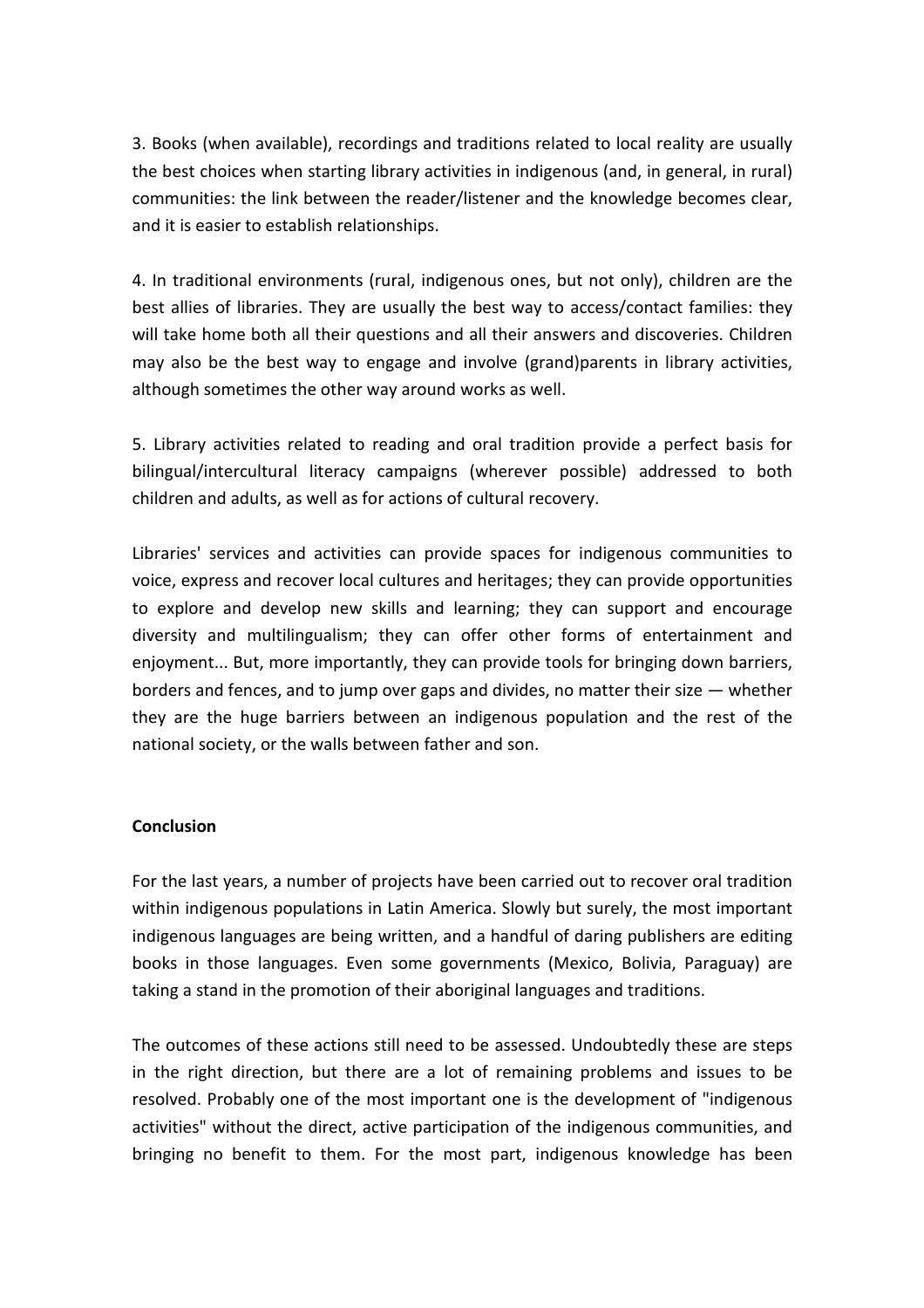collected and disseminated in an atmosphere of exoticism (and ignorance), while the daily reality of these peoples remains quite unknown, as do their problems and challenges.

The good news is that there is a small number of Latin American projects connected with native peoples which are doing an excellent work. The bad news is that libraries are still relegated to the sidelines and do not play the significant role they should.

There are several reasons for that. On the one hand, there is little LIS-related information on topics like indigenous knowledge, oral tradition, and endangered languages in Latin America. In addition, spaces for research, development and discussion are few if any; the same happens with training courses, educational materials, etc. Librarians who have to deal with indigenous users (and indigenous communities who have to deal with standard-model libraries) do so on their own and the results are usually far from optimal.

On the other hand, managing orally-based materials and working with "minority" cultural expressions (including languages) are tasks considered to be "alien" for LIS, at least in Latin America. They are not included in most university curricula or professional profiles, there are no books and few articles addressing them, there are no significant guidelines... Needless to say, dealing with issues like "internal borders" and "generational gaps" within indigenous communities, or with thorny problems like discrimination or racism, is absolutely out of scope for a great number of librarians in the continent. And little is being done about it.

Yet, the small and limited success achieved by the "Indigenous libraries" project more than a decade ago —and the greater or lesser success of a number of other small, mostly undocumented projects developed in several corners of Latin America during the last years— demonstrates the potential of libraries in serving native populations, especially when the traditional, standard library model is put in second place and more creative formats, tailored to respond to the local context, are brought to the foreground.

In short: Library and Information Sciences should definitively contribute their experience and know-how, their methods and tools, to support indigenous and other "minority" groups and their struggles to keep alive their cultures and to overcome all kind of barriers and bridge gaps. However, LIS must first overcome their own barriers and jump over all the obstacles in their own path in order to get closer to their core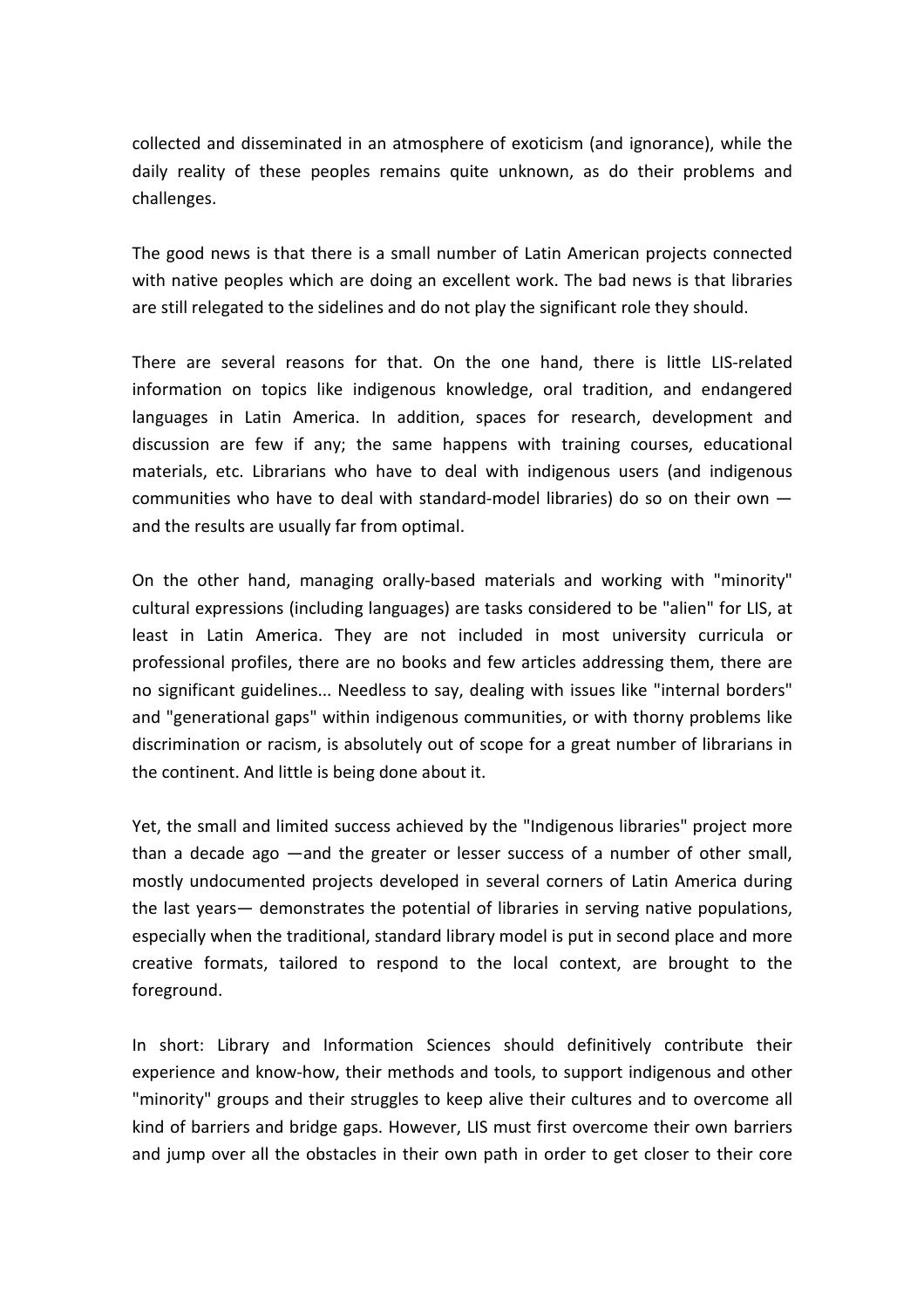values and to their users — these obstacles including stereotypes, ignorance, biases, and ideas like "neutrality" and "objectivity". Only then, libraries will be able to be side by side with their users, granting them access to knowledge, and supporting the conservation of their cultural heritage and the perpetuation of their identities.

And helping them overcome the many barriers, divides and fences that keep us separated.

## **Author's bibliography**

Ancient cultures in modern universes*. Ariadne*, 54, pp. 1-16. https://www.aacademica.org/edgardo.civallero/2.pdf

*Bibliotecas indígenas en América Latina: Revisión bibliográfica y estado actual de la cuestión*. Córdoba (Argentina): Wayrachaki editora, 2008. https://www.aacademica.org/edgardo.civallero/10.pdf

Indigenous libraries, utopia and reality: Proposing an Argentine model. *World Library and Information Congress - 70th IFLA General Conference and Council*. Buenos Aires: IFLA: 2004. https://www.aacademica.org/edgardo.civallero/61.pdf

Indigenous oral tradition in southern Latin America: A library's effort to save sounds and stories from silence. *World Library and Information Congress - 73rd IFLA General Conference and Council*. Durban (South Africa): IFAL, 2007. https://www.aacademica.org/edgardo.civallero/103.pdf

Libraries and aboriginal medicine: Experiences in Argentina. *World Library and Information Congress - 72nd IFLA General Conference and Council. Information Resources in Traditional Medicine Satellite Meeting*. Seoul: IFLA, 2006. https://www.aacademica.org/edgardo.civallero/25.pdf

Libraries and indigenous peoples in Latin America. *TRIM – Trends in Information Management*, 3 (2), 2007, pp. 76-98. https://www.aacademica.org/edgardo.civallero/71.pdf